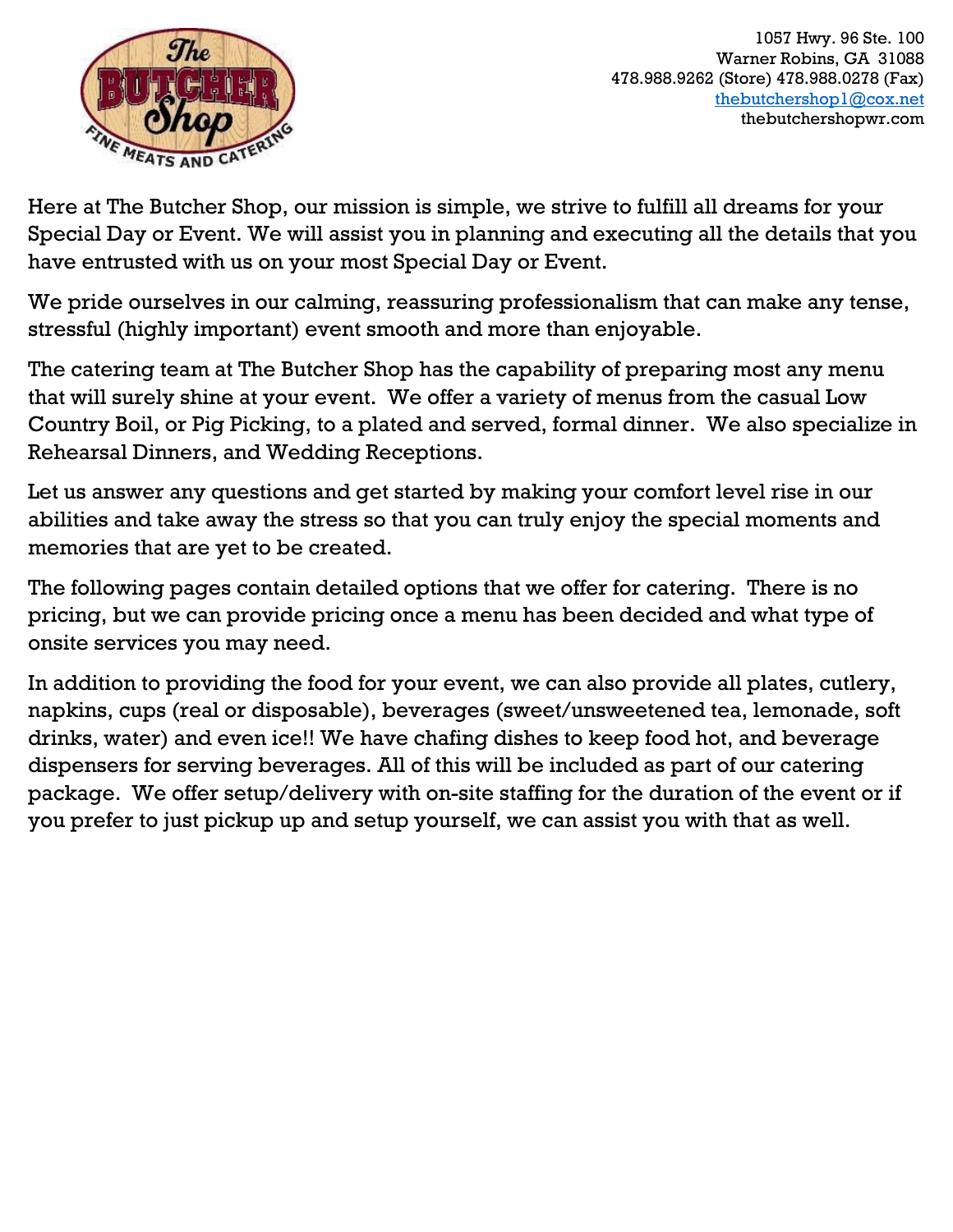### **Catering Options** *Meat Options*

- Beef Medallions
- Prime Rib Roast (Carving Station)
- Steak (Filet, Ribeye, New York Strip, Sirloin)
- Brisket
- Grilled Chicken Breast (Optional Sauces Picatta, Marsala, Tomato Basil, Cajun Cream, Lemon Butter)
- Chicken Cordon Bleu
- Whole Hog Presentation
- Pork Loin
- Pulled Pork
- Baby Back Ribs
- Grilled Bone-In Pork Chops
- Grilled Shrimp Skewers (8 per skewer)
- Salmon (8 oz. portion with optional Finishes Bourbon Glaze, Lemon Pepper or Roasted Red-Pepper Cream)

#### *Hot Sides*

- Macaroni & Cheese
- Potatoes (Garlic Mashed, Roasted-Red, Twice-Baked)
- Italian-Cut Green Beans
- Bacon-Wrapped Green Beans (Fresh Haricot Vert)
- Baked Beans
- Roasted Asparagus
- Sautéed Mixed Vegetables (Yellow Squash, Zucchini, Mushrooms)
- Brunswick Stew (contains pork, brisket, and chicken) *Upcharge*

#### *Casseroles*

- Broccoli/Rice/Cheese
- Broccoli & Chicken
- Baked Potato
- Squash
- Sweet Potato
- Green Bean

#### *One Dish*

- Lasagna
- Chicken Pot Pie
- Smothered Chicken & Wild Rice
- Beef Stroganoff
- Chicken Alfredo
- Shrimp & Grits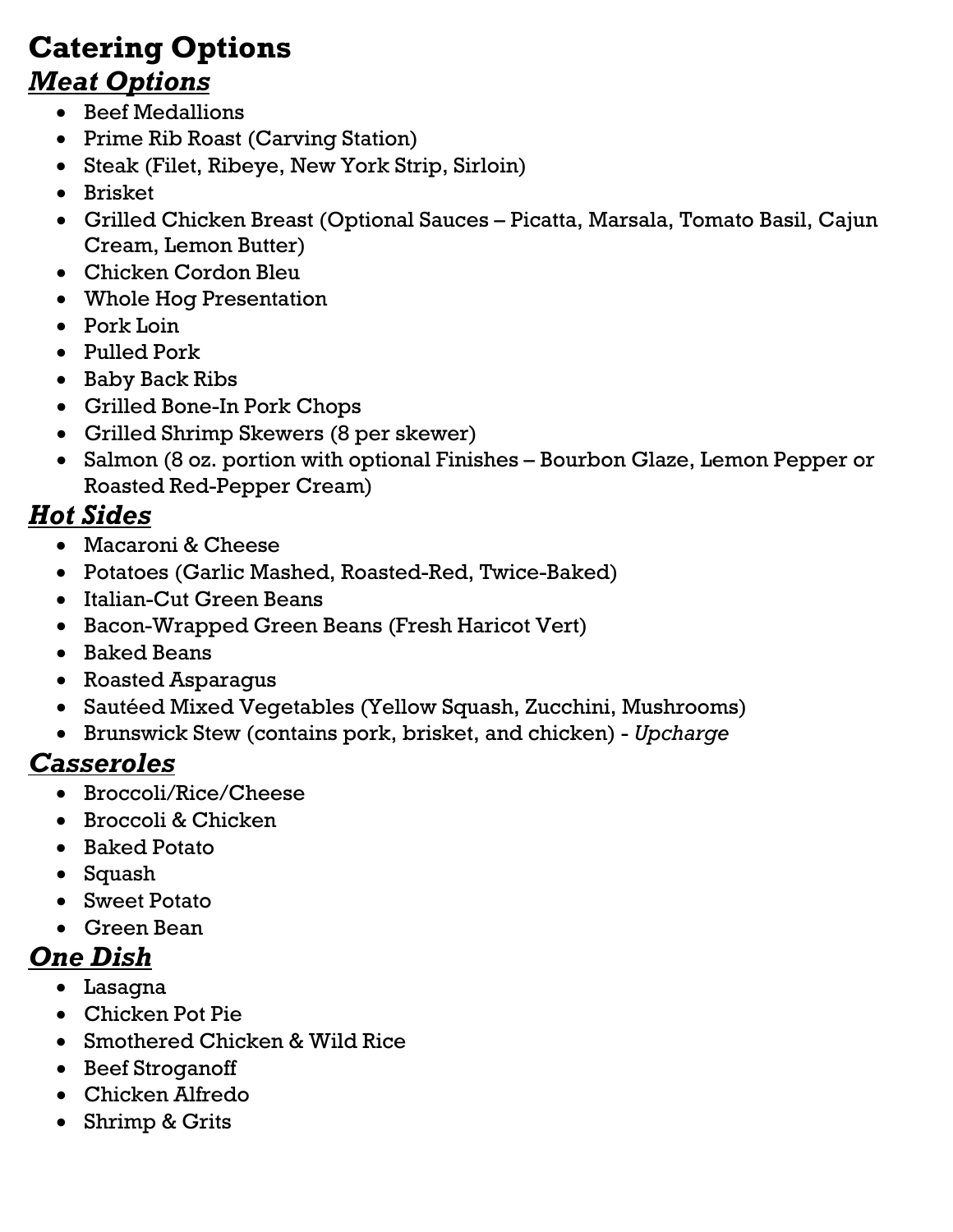#### *Cold Sides*

- Baked Potato Salad
- Broccoli Salad
- Pasta Salad
- Slaw
- Spring Mix Salad with Choice of Two Dressings (House, Ranch, Honey Mustard, 1000 Island, Vinaigrette)

# *Theme Parties (15 person minimum)*

- Low Country Boil that includes Shrimp, Corn, Sausage, and Red Potatoes. Crab Legs can be added for an upcharge. Upcharge will be based on Market Price. Additional items such as French Fries, Hush Puppies, Slaw or Cheese Grits may be added for an extra charge.
- Taco Bar with all the trimmings (lettuce, tomatoes, cheese, sour cream, salsa), Ground Beef and Shredded Chicken and includes Refried Beans, Rice, Cheese Dip and Chips.
- Fish Fry that includes Catfish & Grouper Filets (1 of each per person), Shrimp (8 per person), French Fries, Hush Puppies, Slaw, Grits
- Italian (Lasagna, Chicken Alfredo and/or build your own pasta station with two pastas Meatball Marina, Meatless Marinara, Salad, Garlic Sticks

# *Bar Stations (These can be an add-on to any menu)*

- Mashed Potato (Bacon, Cheese, Sour Cream, Chili, Chives, Ranch)
- Pretzel (Large Knot Pretzels with Mustard, Beer-Cheese Dip, and Honey Mustard)
- S'mores (Graham Crackers, Marshmallows, Chocolate Bars)
- Ice Cream (Choice of two ice creams- Vanilla, Chocolate, or Strawberry with Chocolate & Caramel Syrups, Strawberries, Bananas, Maraschino Cherries, Whipped Cream, Pecan, Walnuts, Sprinkles, Chocolate Chips, Oreo Pieces)
- Coffee/Hot Chocolate (Regular/Decaffeinated Coffee with French Vanilla, Hazelnut, Half/Half Creamers, Sugar/Artificial Sweetener's, Assorted Hot Chocolate Flavored Packs, Marshmallows, Whipped Cream)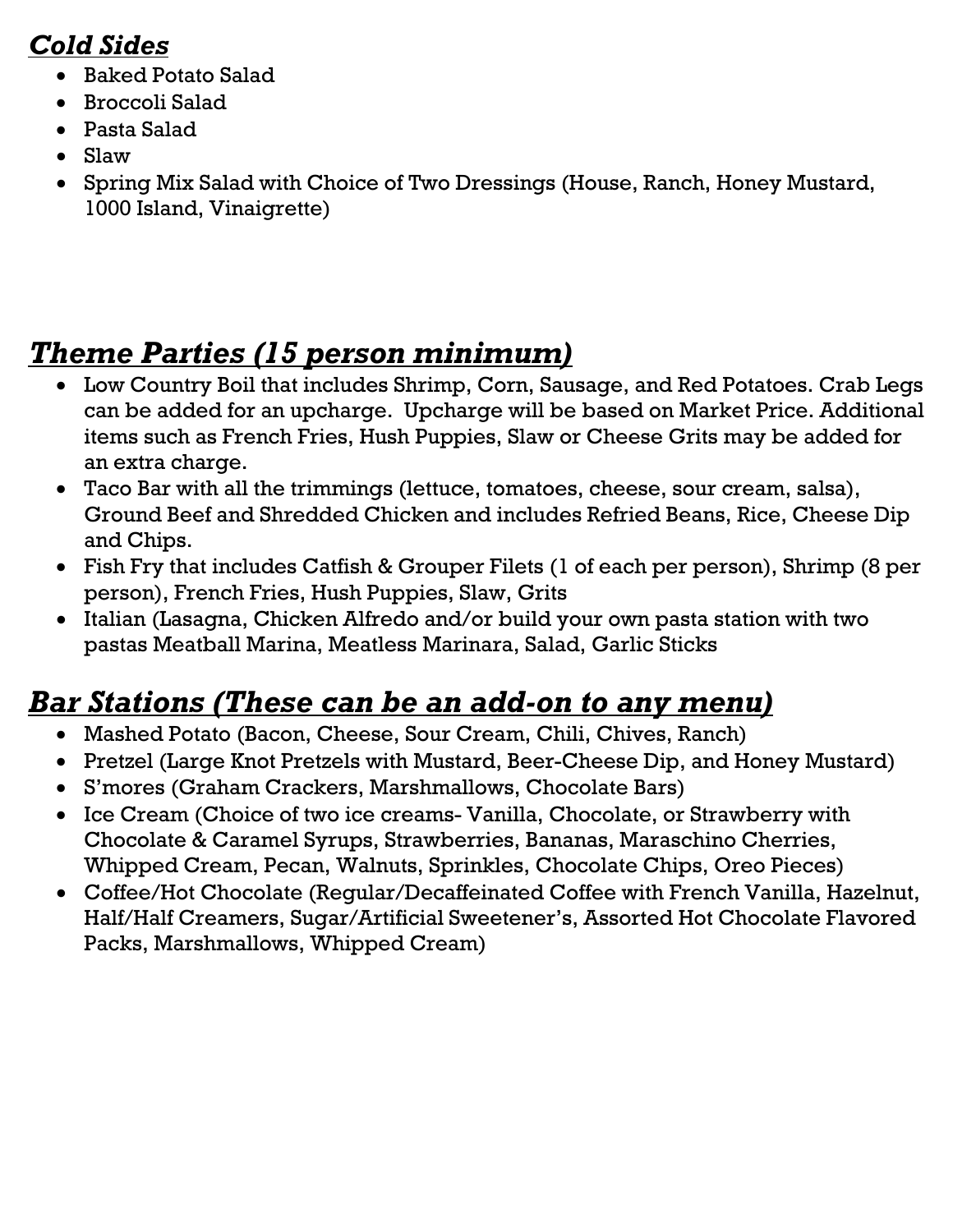# *Boxed Lunch (15 person minimum)*

Each box lunch contains a sandwich, condiment packs, one cold option, a bag of chips, a choice of brownie or cookie, cutlery kit as well as Tea or Bottled Water. Soup can be added for an additional charge.

#### *Sandwich Selections*

- Club (Ham, Turkey, with choice of bread white, wheat, hoagie roll, and cheese American, Provolone, Swiss)
- Pimento Cheese
- Chicken Salad on Croissant
- 1/3 lb. burger
- Pulled Pork

### *Cold Options*

- Baked Potato Salad
- Pasta Salad
- Broccoli Salad
- Spring Mix with Choice of Dressing

#### *Soup Options*

- Broccoli/Cheese
- Vegetable Beef
- Brunswick Stew (upcharge)
- Potato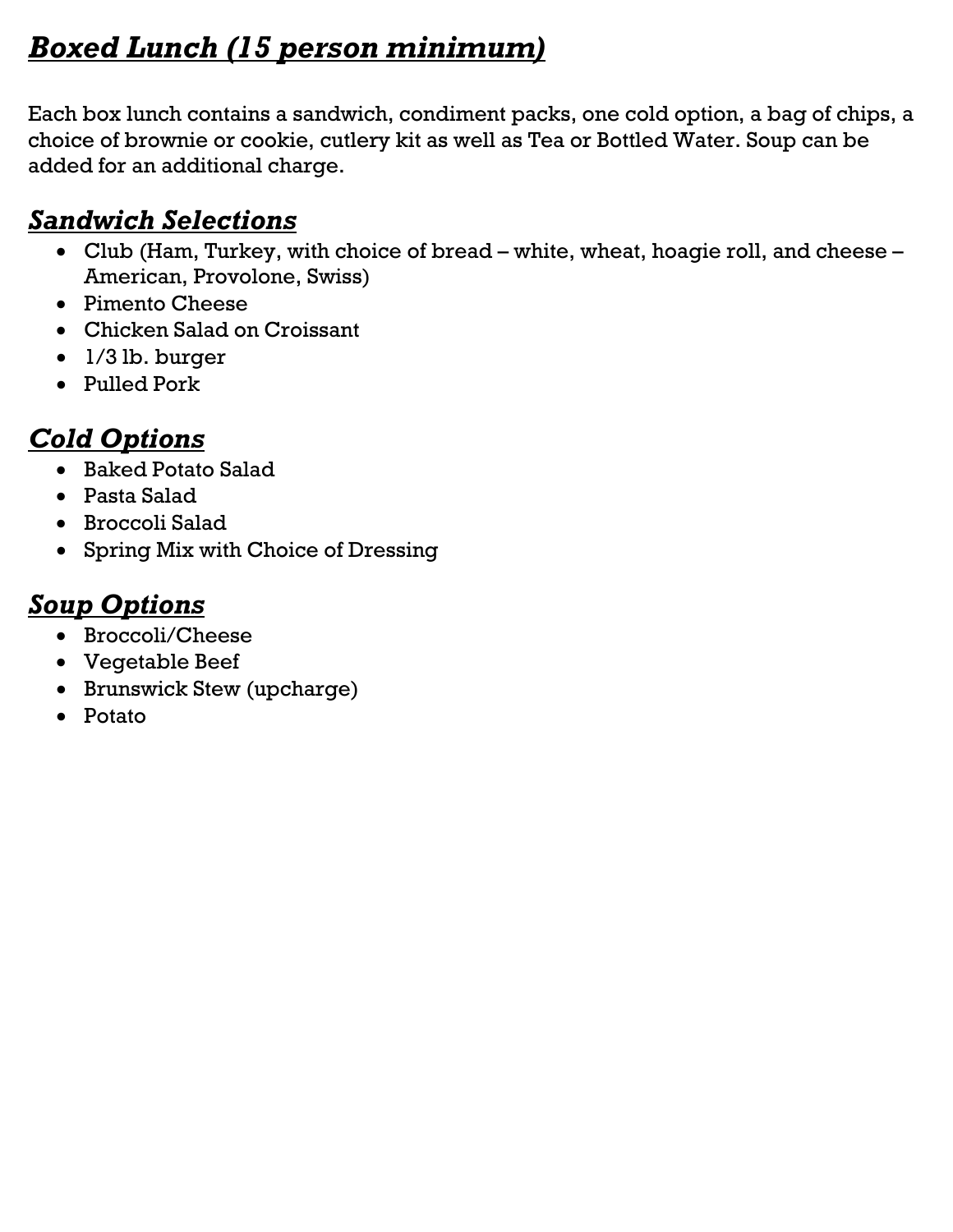# *Desserts*

#### *Cakes*

- Key Lime Cake
- German Chocolate Cake
- Red Velvet Cake (with or without nuts)
- Strawberry Cake (with or without nuts)
- Pound Cake (Plain or with Fruit Topping/Whipped Cream)
- New York Style Cheesecake (Optional Fruit Topping/Whipped Cream)
- White-Chocolate Cheesecake with Raspberry Puree
- Mini Cheesecake Bites

#### *Pies*

- Pecan
- Millionaire
- Peanut Butter
- Lemon Chess
- French Silk
- Oreo

#### *Bars/Cookies/Brownies*

- Key Lime Bars
- Lemon Bars
- Apple Crumb Bars
- Magic Bars (coconut, chocolate chips, butterscotch)
- Brownies (Chocolate, Blonde or German-Chocolate)
- Tuxedo Turtle Brownie (Topped with Whipped Cream, Caramel and Chocolate Syrups)
- Tuxedo Fruit Brownie (Topped with Whipped Cream and Sliced Strawberry Garnish)
- Assorted Cookies (Chocolate Chip, Oatmeal/Raisin, White-Chocolate Macadamia Nut)

# *Miscellaneous Items*

- Peach Cobbler
- Banana Pudding
- Chocolate Delight
- Fruit Pizza

*\*\*All desserts can be made into single serve or "mini" upon request. \*\**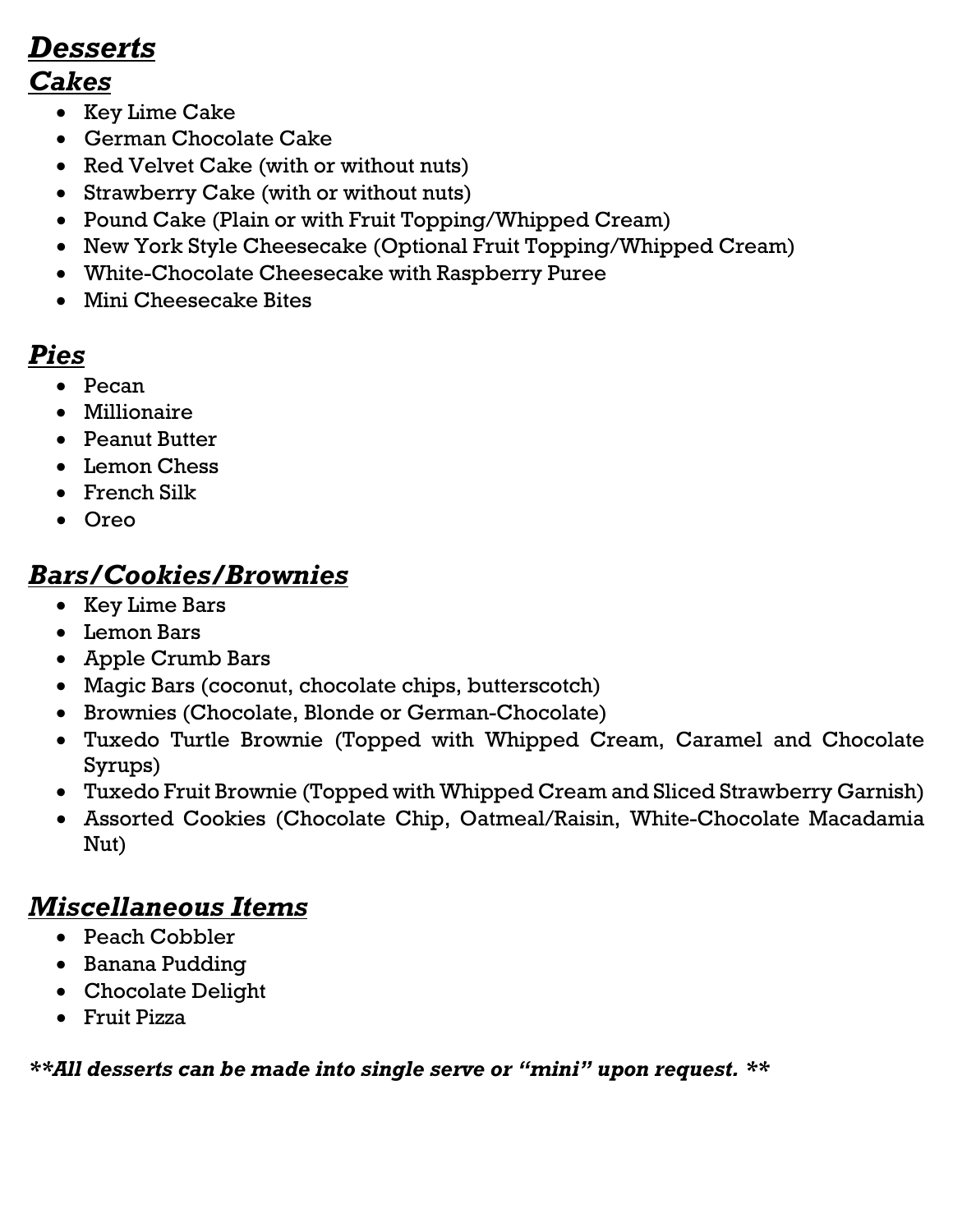# **Breakfast Options**

#### *Meats*

- Bacon
- Sausage
- Sausage Links

# *Casseroles/Sides*

- Grits (served with Butter, Cheese and/or Tomatoes)
- Hash Browns or Hash Brown Casserole
- Scrambled Eggs
- Overnight Casserole (Eggs, Cheese with Choice of Meat)
- Sausage and Gravy Casserole
- French Toast Souffle
- Breakfast Burritos (Flour Tortilla filled with Eggs, Cheese, Choice of Meat) with Salsa and Sour Cream
- Breakfast Sliders (Sandwich with Eggs, Cheese, and Choice of Meat)
- Assorted Quiche (Regular-Sized and Minis Vegetarian and Meat Options)
- Twice Baked Breakfast Potatoes

# *Breads/Muffins*

- Southern-Style Biscuits
- Assorted Muffins (Blueberry, Pecan Pie, Banana Nut, Cinnamon)
- Caramel-Glazed Apple Bread
- Banana Bread (with or without nuts)
- Cinnamon Rolls (with or without nuts)
- Pigs in a Blanket
- Sausage Balls
- Chocolate Croissant Bake
- Smoked Salmon Bagel Bites
- Pancake Fruit Tacos

# *Cold Items*

- Yogurt Bar with Granola
- Seasonal Fruit Tray

#### *\*\*Assorted Juices, Hot Beverages can also be provided upon request.*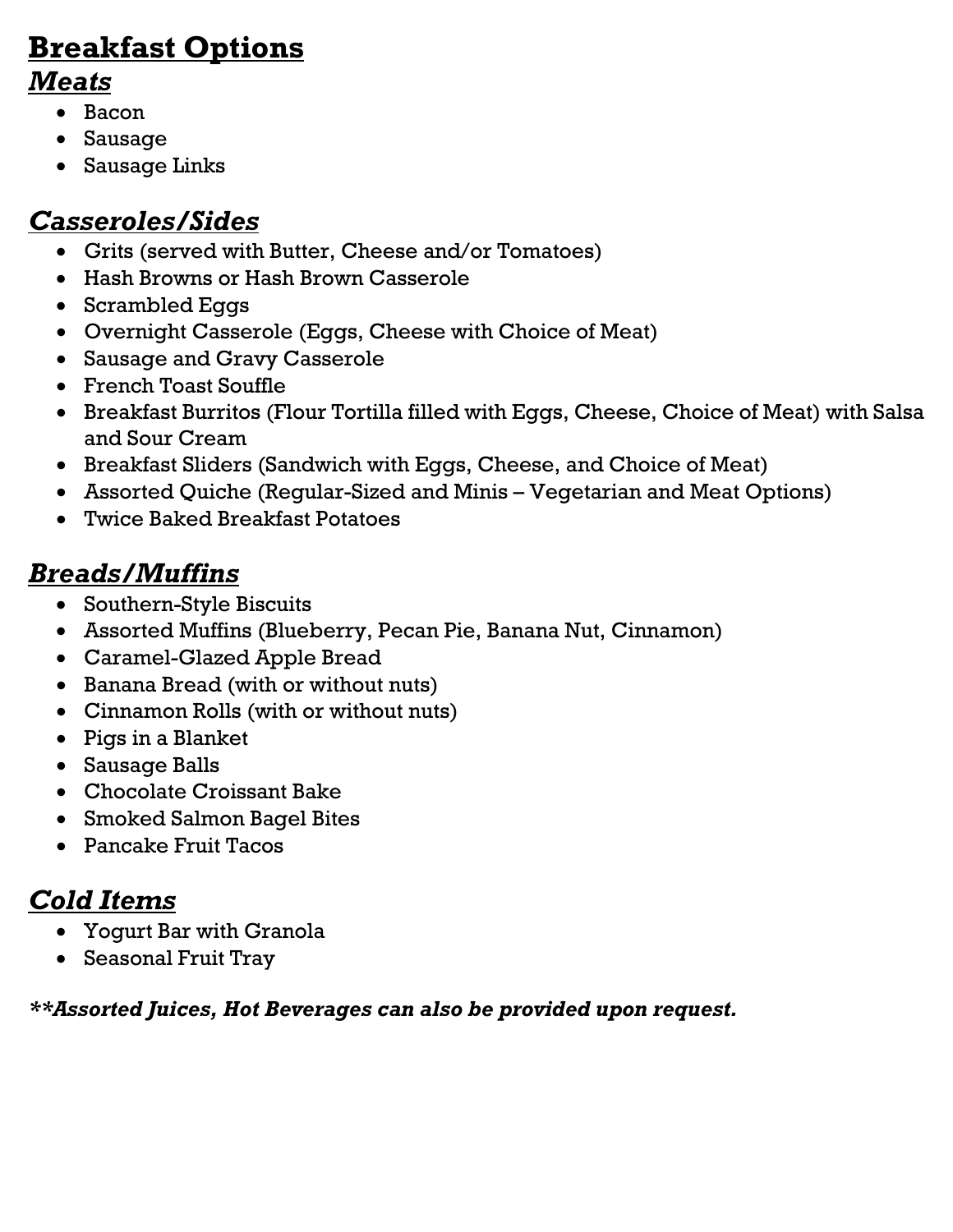# **Appetizer Type Style Menu**

#### *Meats*

- Cocktail Shrimp
- Mini Crab Cakes topped with Seafood Sauce
- Stuffed Shrimp
- Beef Tenderloin & Horseradish Crostini's
- Snake Bites (Bacon-Wrapped Steak with Jalapenos)
- Meatballs (Option of Sweet or Savory)
- Cuban Wontons (Phyllo cups stuffed with Sausage, Ranch and Cheese)
- Sweet & Sour Smokies
- Sausage Balls
- Fried Chicken Tenders or Nuggets with Choice of Sauces (Buffalo, Honey Mustard, Ranch)
- Antipasto Skewers (Meat, Cheese, Olive, or Artichoke Heart)
- Charcuterie Board (Imported/Domestic Meats/Cheeses with Crackers, Assorted Olives, Pickled Items, Assorted Nuts/Pretzels)

#### *Sandwiches*

- Mini Club Sub-Sandwiches (Ham, Turkey Roast Beef w/ Provolone Cheese; Lettuce/Tomato)
- Sliders (Burgers, Pulled Pork, or Pulled Chicken Breast)  $\frac{1}{4}$  lb. of meat, each
- Mini Hotdog Pups
- Ham/Cheese Rolls (on Hawaiian Slider Buns)
- Chicken Salad on Regular or Mini Croissant
- Pimento Cheese on Regular or Mini Croissant

#### *Dips*

*\*\*All dips are served with your choice of tortilla chips or crackers. \*\**

- Loaded Ranch (with Bacon and Cheese)
- Spinach/Artichoke (Warm or Cold)
- Bacon Cheddar (warm)
- Crab/Lobster (warm)
- Salsa/Guacamole
- Buffalo Chicken
- Texas Caviar (Black, Kidney, and Pinto Beans with corn, diced tomatoes, tri-colored bell peppers, diced jalapenos tossed in Italian Dressing)
- BLT (Bacon, Tomato, Scallions)
- Cowboy Queso (Cheese Dip with Black Beans, Corn & Tomatoes)